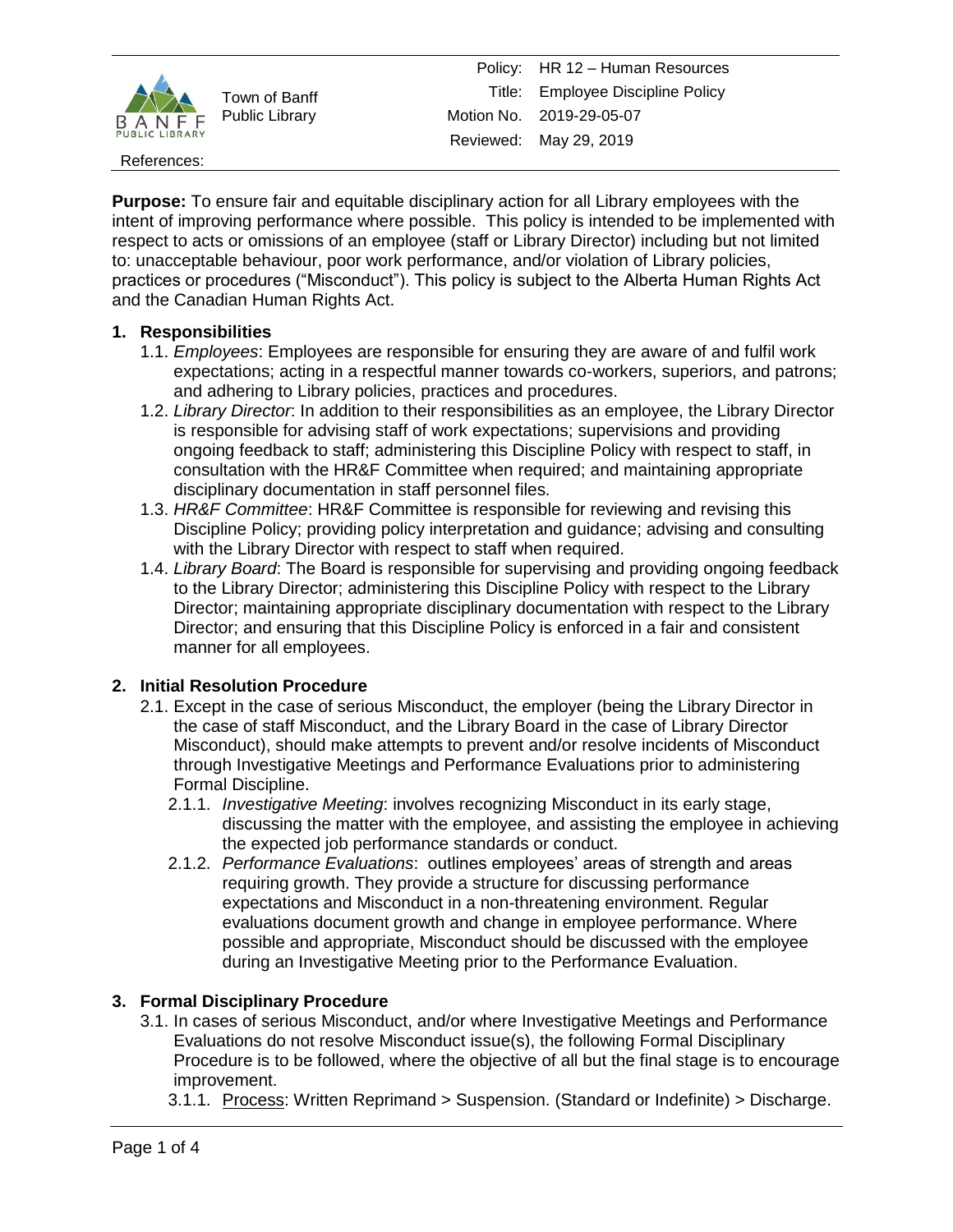

### References:

- 3.1.2. Written Reprimand: The Misconduct and expectations for improvement are discussed with the employee and documented. A time-period within which the problem is to be corrected shall be established and follow-up taken. The employee shall be informed that failure to correct the situation could result in further disciplinary action.
- 3.1.3. Standard Suspension (defined duration): The employee shall be interviewed and issued a written notice of the suspension and the reasons for the same. The suspension shall be without pay and the employee shall not be allowed in Library staff areas unless specifically requested by the Library Board, Human Resources and Finance Committee, or Library Director. Detailed documentation is required for all suspensions.
- 3.1.4. Indefinite Suspension: Shall be implemented only where the employee is suspended pending an investigation. Circumstances requiring indefinite suspension include, but are not limited to: situations where the employee could be a hazard to property, other persons, or him/herself, or instances where the employee is incapable of performing required duties. Such suspension is with pay. The following steps shall be taken:
	- 3.1.4.1.An investigation notice is issued informing the employee that discipline may be applied with respect to Misconduct or suspected Misconduct, that incident details are under investigation, and that appropriate discipline, if required, shall be applied after such investigation is complete.
	- 3.1.4.2.A copy of the notice is kept in accordance with the file retention policy until disciplinary action is taken or grievances or appeals are satisfactorily dealt with in the employer's opinion.
	- 3.1.4.3.The investigation team is comprised of the Chair of the HR&F Committee, the Library Director (or alternate if deemed necessary), and a Board member or HR&F Committee member. In the case of an investigation of the Library Director, the Board will form an investigation team comprising such persons as the Library Board deems appropriate in the Library Board's discretion.
	- 3.1.4.4.Investigation results:
		- No action to be taken: Letter issued informing the employee of the results of the investigation
		- Action warranted: Circumstances documented, and letter issued informing the employee of the disciplinary action to be taken and the reason(s) therefor.
- 3.1.5. Discharge: A letter shall be issued to the employee outlining the terms and reasons for discharge. Discharge may result from:
	- 3.1.5.1.An employee's lack of response to attempts to resolve Misconduct issue(s).
	- 3.1.5.2.A 'culminating incident' where the Misconduct would not normally result in discharge, but in consideration of other documented Misconduct of the employee, justifies discharge. The documentation of the incident of Misconduct immediately prior to the 'culminating incident' must specify previously documented incidents of Misconduct and contain a warning that the next incident of Misconduct will be considered a culminating incident and result in discharge.
	- 3.1.5.3.Misconduct of a sufficiently serious nature.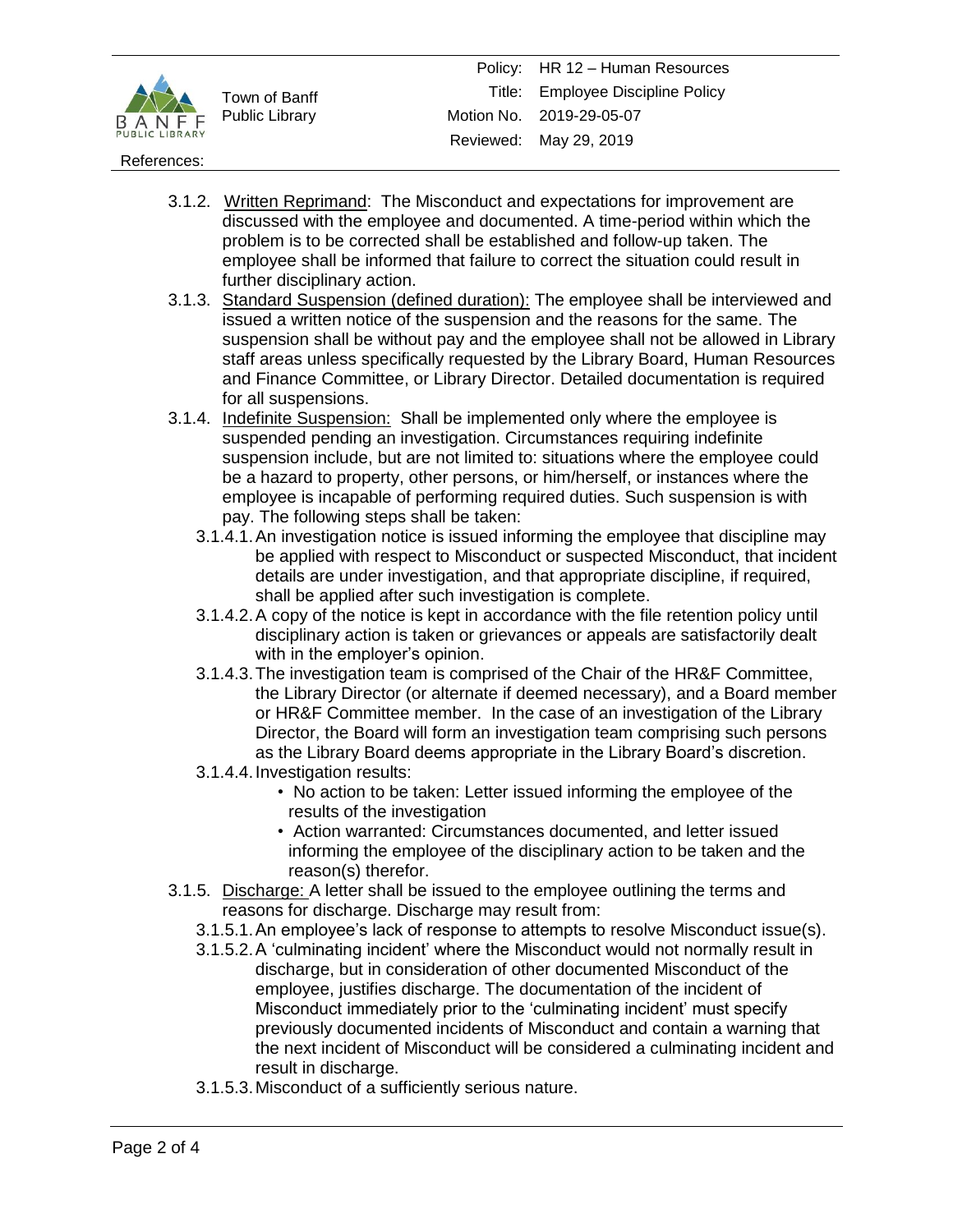

### References:

## **4. General Procedure**

- 4.1. Disciplinary action is usually taken in sequence; however, depending on the situation, any of the above steps may be repeated, omitted, or taken out of sequence at the employer's discretion.
- 4.2. Each case is considered on an individual basis and the employer reserves the right to effect immediate discharge should the situation warrant.
- 4.3. At any meeting within the Formal Disciplinary Procedure, the employee has the right to have an advocate or peer present to observe and document on the employee's behalf.
- 4.4. At all stages in the Formal Disciplinary Procedure, written notice shall be presented to the employee and signed by the employee to indicate receipt of the same. Refusal to sign shall be documented and signed by presenter. In the case of Suspension or Discharge, a copy of the notice shall also be forwarded to the Human Resources and Finance Committee. The notice shall include the following information, at a minimum:
	- 4.4.1. Type of Misconduct.
	- 4.4.2. Details of Misconduct.
	- 4.4.3. Discipline to be applied; if a Standard Suspension is applied, the notice must include the dates during which the Standard Suspension will be served.
	- 4.4.4. Mitigating factors lessening the severity of the Misconduct or discipline applied, if any.
	- 4.4.5. Aggravating factors increasing the severity of the Misconduct or discipline applied, if any, including the dates and the discipline applied for similar Misconduct, if applicable.
	- 4.4.6. Prior action taken including but not limited to Initial Resolution Procedures, if applicable.
- 4.5. Mitigating/Aggravating Factors which may affect the degree of discipline:
	- 4.5.1. Seriousness of the Misconduct.
	- 4.5.2. Effect or potential effect of the Misconduct.
	- 4.5.3. Prior warnings and discipline taken or administered.
	- 4.5.4. Impulsive versus premeditated acts.
	- 4.5.5. Provocation.
	- 4.5.6. Misunderstanding.
	- 4.5.7. Employee record.
- 4.6. Any written record of employee discipline in an employee's personnel file shall, be dealt with in accordance with the file retention policy **(LM 2).**

### **5. Appeals**

- 5.1. Library employees, exclusive of the Library Director, have the right to appeal disciplinary action through the HR&F Committee.
- 5.2. All Library Board decisions with respect to administration of this Discipline Policy against the Library Director are final.
- 5.3. All employees, including the Library Director, may explore further recourse options defined by the Alberta Employment Standards Act.

### **6. Exceptions**

- 6.1. Exceptions to this Discipline Policy:
	- 6.1.1. Approved absences.